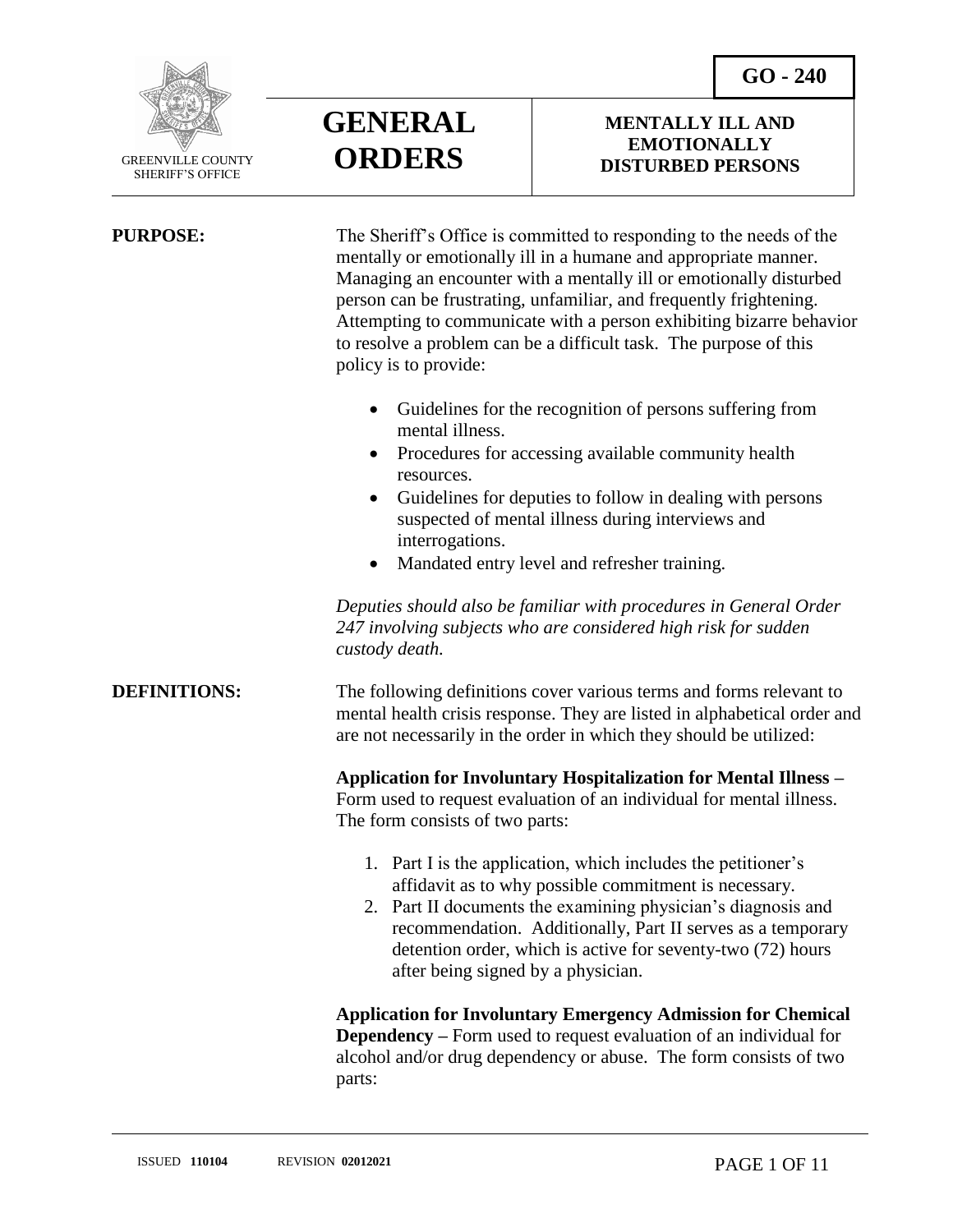- 1. Part I is the application, which includes the petitioner's affidavit as to why possible commitment is necessary.
- 2. Part II documents the physician's diagnosis and recommendation. Part II serves as a temporary detention order, which is active for forty-eight (48) hours after being signed by two physicians.

**De-escalation –** When possible, taking action in an attempt to stabilize a situation and reduce the immediacy of a threat so that more time, options, and resources are available to resolve the situation without the use of force or with a reduction in the force necessary.

**Emergency Protective Custody (EPC) –** The process of a law enforcement officer taking a person into custody for protection when there is a likelihood of serious harm to the person or others. A likelihood of serious harm to self or others due to mental or emotional illness, or alcohol or drug abuse involves:

- A substantial risk of physical harm to the person him/herself as manifested by evidence of threats of, or attempts at, suicide or serious bodily harm;
- A substantial risk of physical harm to others as manifested by evidence of homicidal or other violent behavior and serious bodily harm to them, or;
- A very substantial risk of physical impairment or injury to the person as manifested by evidence that such person's judgment is so affected that he or she is unable to protect him/herself in the community and that reasonable provision for his/her protection is not available in the community.

**Emotionally Disturbed Person (EDP) –** A person who is in an irrational emotional state. The condition may be associated with situational, medical or substance related causes. There may, or may not be, an underlying mental illness.

**Excited Delirium –** An acute mental disorder characterized by impaired thinking, disorientation, visual hallucinations and illusions. Behavior can be agitated, bizarre, destructive, and often violent. Significantly increased body temperature (hyperthermia) is part of the syndrome. Excited delirium may be part of the spectrum of manicdepressive psychosis, chronic schizophrenia and/or acute drug intoxication (cocaine, PCP, alcohol, amphetamines, etc.).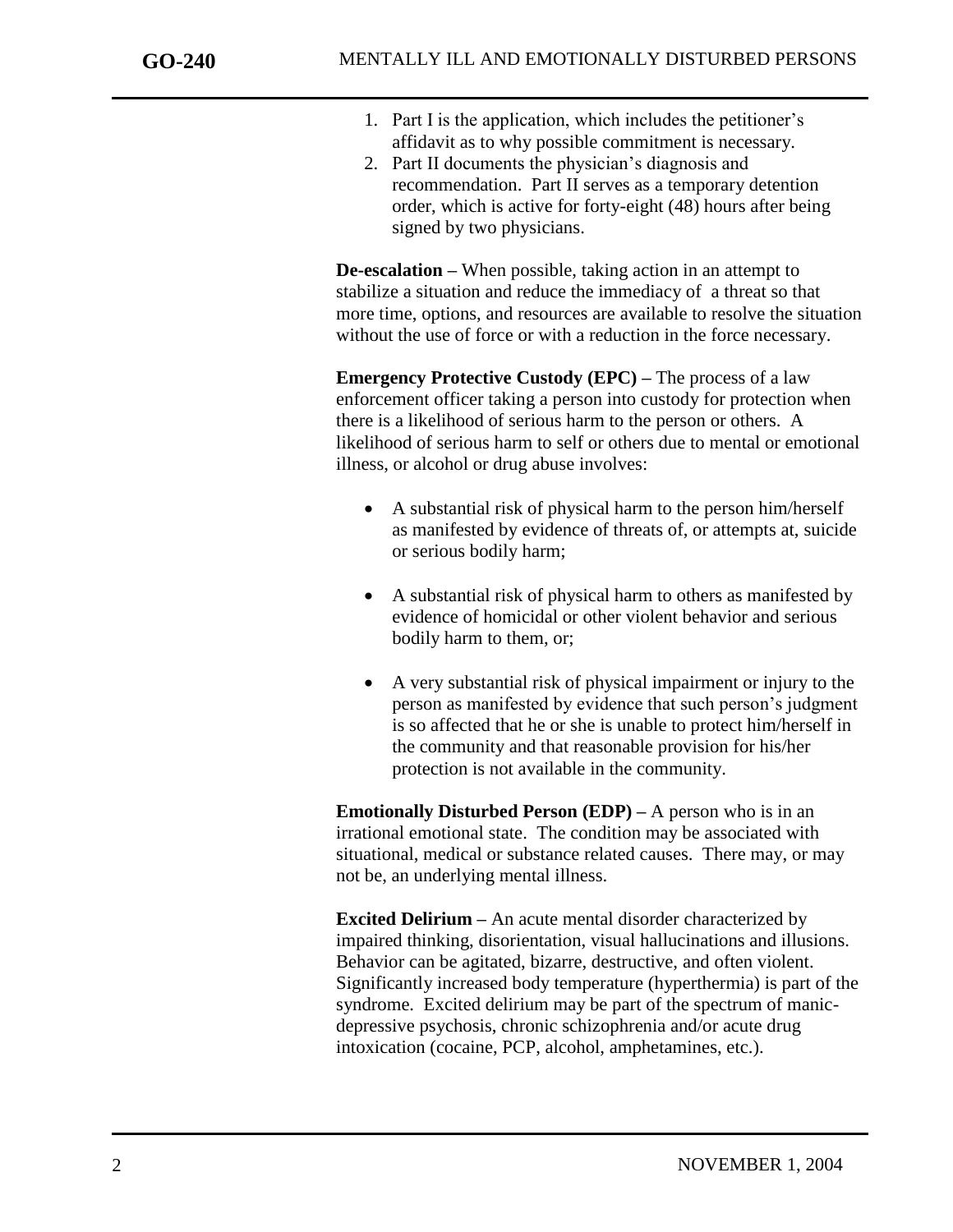**Involuntary Commitment –** The process of detaining a person who is endangering him/herself or others for medical treatment. Only a medical doctor can determine if commitment is necessary.

**Mental Illnes**s – Any of various conditions characterized by impairment of an individual's normal cognitive, emotional, or behavioral functioning, and caused by social, psychological, biochemical, genetic, or other factors, such as infection or head trauma.

**Mentally Ill** – A person suffering from mental illness. For purposes of this policy the term "mentally ill" will also refer to Emotionally Disturbed Persons and those suffering from chemical abuse or influence.

**Order of Detention** – An order issued by a Probate Court judge requiring detainment of a person for mental health evaluation. The order is based on the affidavit of someone who feels commitment is necessary.

**Voluntary Commitment –** The process when a person voluntarily enters a mental health treatment center on his/her own accord.

## **RECOGNIZING SIGNS**

AND SYMPTOMS: A deputy responding to the scene is not expected to diagnose any specific mental illness but is expected to recognize symptoms that may indicate mental illness is a factor in the incident. Many of these symptoms represent internal, emotional states not readily observable from outward appearances, though they may become noticeable in conversation with the individual.

#### **Signs and Symptoms of Mental Illness:**

- **Loss of memory/disorientation**. Temporary or permanent memory losses may be symptoms of a disturbance. This is not the common forgetting of everyday things, but rather the failure to remember the day, year, where one is, or other obvious personal information.
- **Delusions**. These are false beliefs not based in reality. They can cause a person to view the world from a unique or peculiar perspective. The individual will often focus on persecution (e.g., believes others are trying to harm him or her) or grandeur (person believes he or she is God, very wealthy, a famous person, or possesses a special talent or beauty).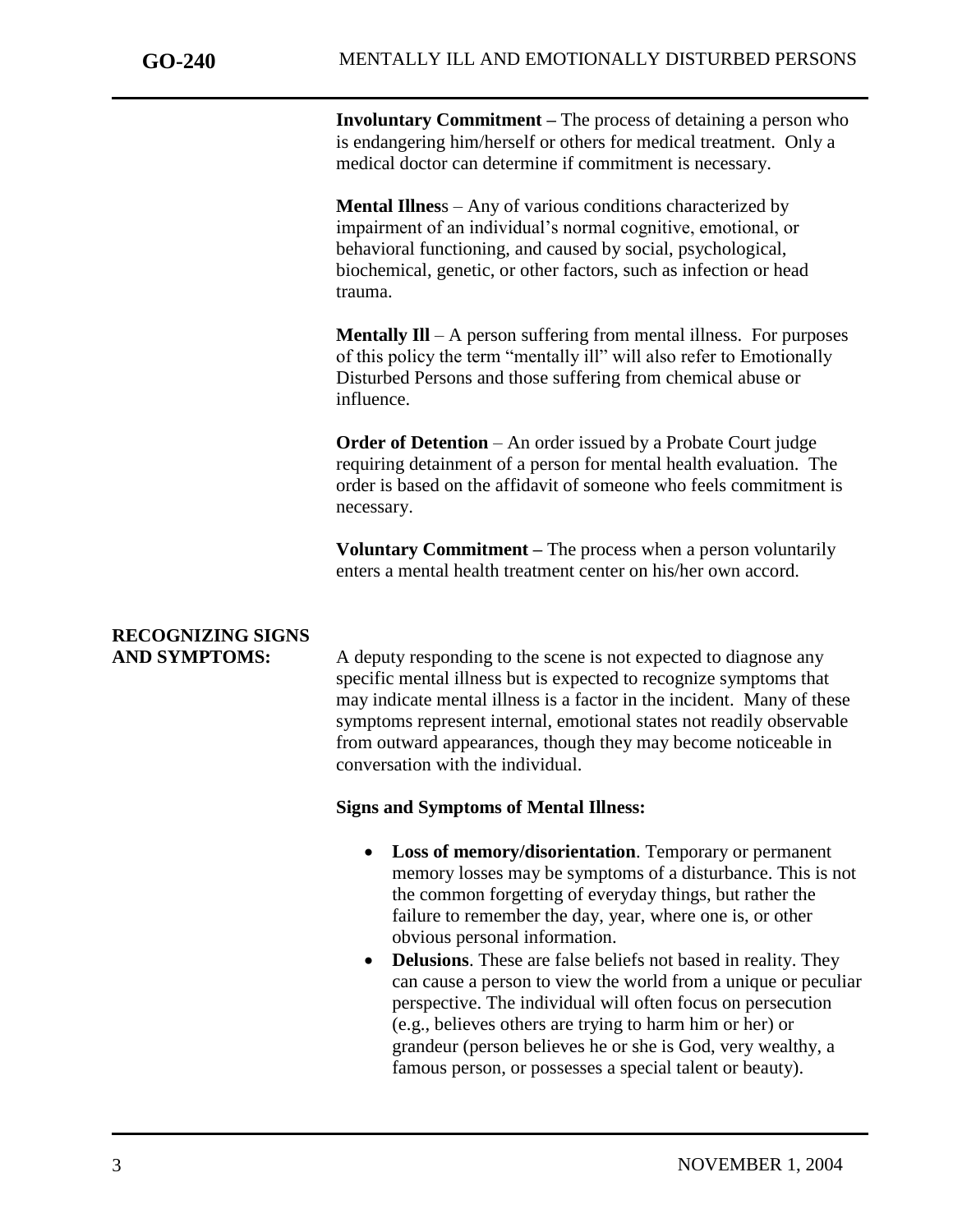- **Depression**. Depression involves deep feelings of sadness, hopelessness, or uselessness.
- **Hallucinations**. It is not unusual for some people with mental illness to hear voices, or to see, smell, taste, or feel imaginary things. The person experiences events that have no objective source, but are nonetheless real to him or her. The most common hallucinations involve seeing and/or hearing things, but can involve any of the senses (e.g., a person may *feel* bugs crawling on his or her body; *smell* gas that is being used to kill him or her; *taste* poison in his or her food; *hear* voices telling him or her to do something; or *see* visions of God, the dead, or horrible things).
- **Manic behavior**. Mania involves accelerated thinking and speaking or hyperactivity with no apparent need for sleep and sometimes accompanied by delusions of grandeur.
- **Anxiety**. Feelings of anxiety are intense and seemingly unfounded. The person is in a state of panic or fright; may have trembling hands, dry mouth, or sweaty palms; or may be "frozen" with fear.
- **Incoherence**. A person may have difficulty expressing him-or herself clearly and exhibit disconnected ideas or thought patterns.
- **Response.** People with mental illness may process information more slowly than expected.

Some additional types of behavior may also be signs of mental illness. These behaviors can include severe changes in behavior, unusual or bizarre mannerisms, hostility or distrust, one-sided conversations, confused or nonsensical verbal communication. Deputies may also notice inappropriate behavior, such as wearing layers of clothing in the summer. It should be noted that these behaviors can also be associated with cultural and personality differences, other medical conditions, drug or alcohol abuse, or reactions to very stressful situations. *As such, the presence of these behaviors should not be treated as conclusive proof of mental illness.* They are provided only as a framework to aid deputies who must understand what questions to ask and to decide what services, resources, or support are needed to resolve the cause of the incident. Officers should obtain additional information at the scene from family, friends, or health professionals who are familiar with the individual's behavior.

*Deputies should be aware that substance abuse disorders can mimic many mental disorders*; substance use can *mask* many mental disorders; and some physical disorders, such as diabetes or Parkinson's, may seem to be mental and/or substance abuse disorders.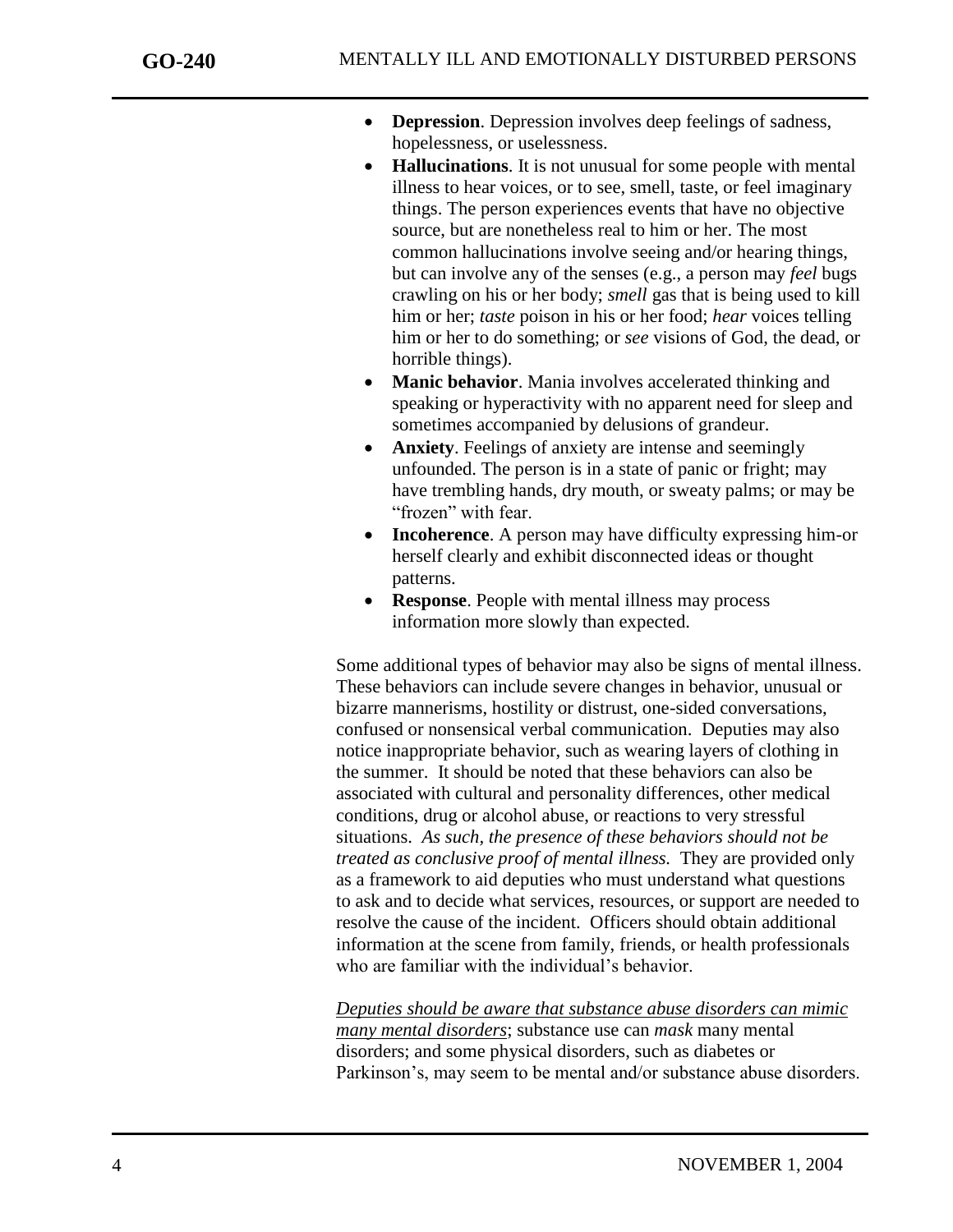Due to the complexity of diagnosing mental illness, it will often be impossible for deputies to distinguish mental illness from substance abuse disorders.

Deputies should be aware that some medications used to treat mental illnesses have side effects that may also require attention. For example, medications may cause tremors, nausea, extreme lethargy, confusion, dry mouth, constipation, or diarrhea. *It is important not to mistake these side effects as evidence of alcohol or drug use.*

**CALL FOR SERVICE:** Determining that mental illness is a factor in a call for service is an essential first step to providing appropriate police response. This determination begins with the Communications Center. The person with a mental illness may be a crime victim, an offender, a witness, or simply a person experiencing a mental health crisis.

> As with all calls, Communications Specialists should gather information to assess safety issues that the responding deputy might encounter, including whether weapons are involved, whether the person poses a danger, if the person with mental illness is at risk of being victimized, and whether there is a history of violence.

If the call for service involves an individual in mental crisis, specifically threatening physical harm to themselves or others, the responding deputy's road supervisor should determine, while the deputy is en route, whether the Department of Mental Health's Community Crisis Response and Intervention hotline should be contacted. CCRI helps assist deputies with the emergency involuntary approval to dispatch as soon as is feasible to reduce response times. If approved, dispatch will then contact CCRI and provide them with the incident location and relevant details so they can send a mental health professional to the scene to assist the deputy. In the event that CCRI assistance is not approved by the road supervisor while the deputy is en route, the responding deputy may call CCRI directly and request

# commitment process. The road supervisor should communicate assistance once they are on scene, anytime. **ON SCENE ASSESSMENT:** Deputies encounter people, of all ages, with mental illness in five general situations: 1. As a crime victim. 2. As a witness to a crime. 3. As the subject of a nuisance call. 4. As a possible offender.

5. As a danger to themselves.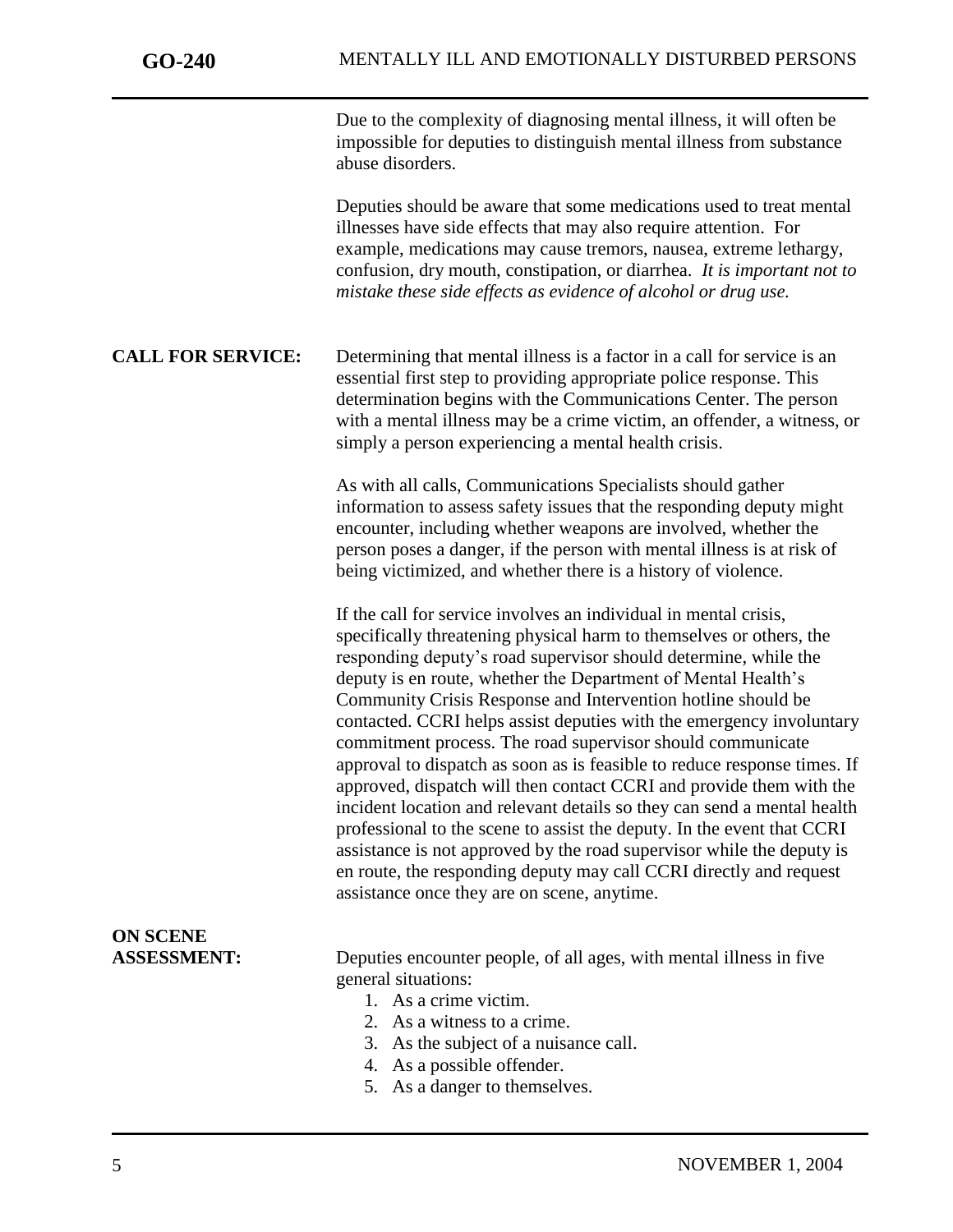*It is critical for the deputy who responds to the scene to recognize whether mental illness may be a factor in the incident, and to what extent, before deciding which response is best.*

### **DECIDING TO ARREST OR**

**TO NOT ARREST:** Mental papers will take precedence over any criminal charges, except in exigent circumstances, and then only with the approval of a Platoon Commander or higher. Individuals will be transported to the prescribed mental care facility or hospital for treatment and/or commitment prior to being placed into detention. A hold should be placed on any subject that has pending criminal charges and is committed to a mental health facility prior to incarceration.

### **RELATING TO PERSONS WITH**

**MENTAL ILLNESS:** In *Pinehurst v. Armstrong* (2016), the U.S. Court of Appeals for the Fourth Circuit ruled that the government's interest in seizing an unarmed, mentally ill person to prevent him from harming himself does not justify a degree of force that risks substantial harm to the subject. The officer must de-escalate the situation and adjust the application of force downward.

> Deputies should approach and interact with people who may have mental illness with a calm, non-threatening manner, while also protecting the safety of all involved.

#### **Guiding principles:**

- Speak calmly and quietly.
- Keep a reasonably safe distance and remember your personal safety.
- Get beyond strong language hurled at you.
- Respond to rage with quiet assurance.
- Slow down the pace.
- Be willing to repeat yourself.
- Ask, "Are you taking medications?"
- Listen carefully and don't interrupt.
- Be respectful.
- Do not challenge his or her delusions.
- Make no sudden moves.
- Do not try to hurry a resolution.
- Be patient and take your time.
- Stabilize the scene using de-escalation techniques appropriate for people with mental illness.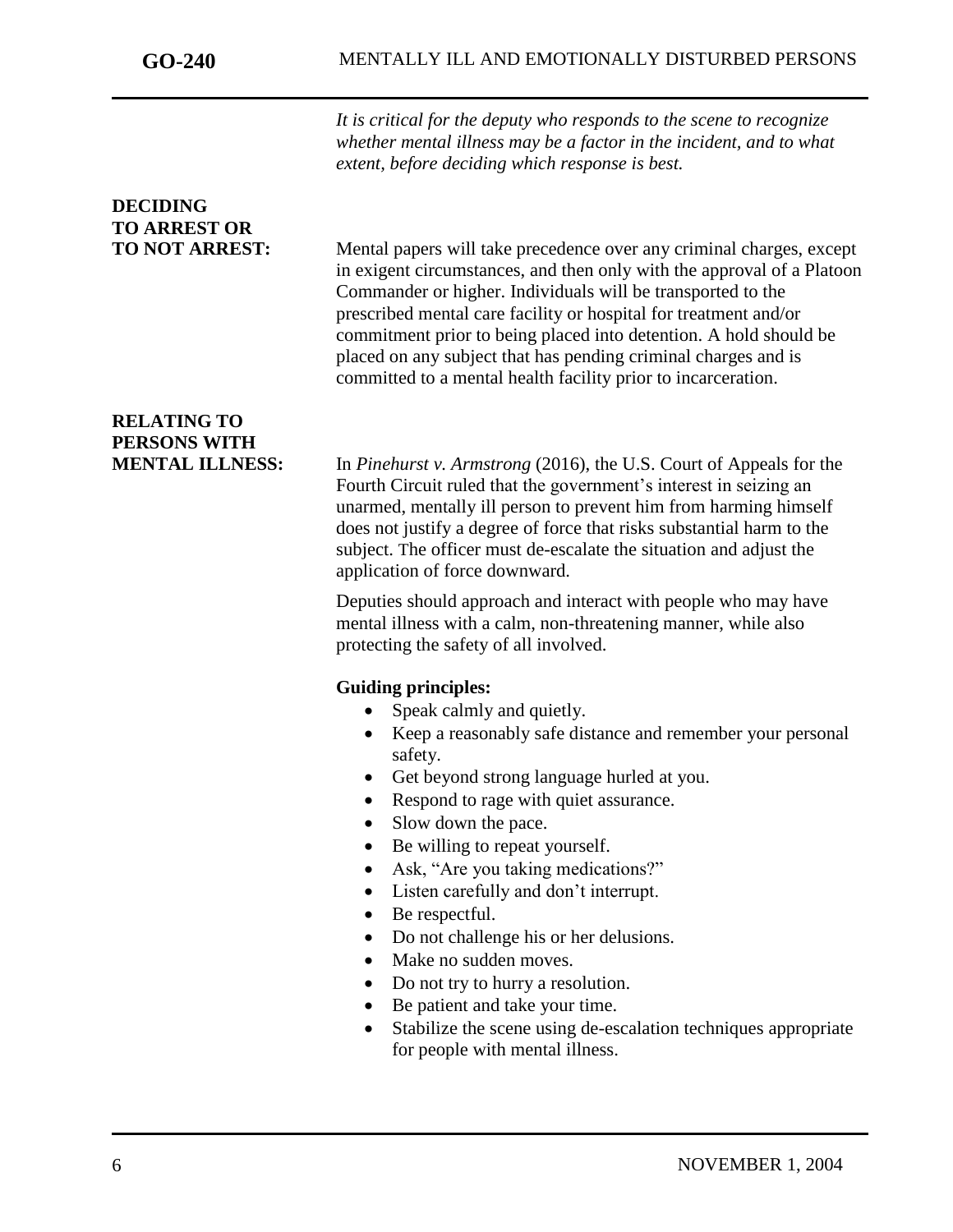**VIOLENT BEHAVIOR -** Studies have shown that the potential for violence increases considerably when mentally ill people use alcohol or drugs. Maintenance of a calm demeanor and use of de-escalation techniques can help to prevent violent behavior.

Most people with mental illnesses are not violent, but for their own safety and the safety of others, deputies should be aware that some people with mental illness who are agitated and possibly deluded or paranoid might act erratically, sometimes violently. If the person is acting erratically, but not directly threatening any other person or him or herself, he or she should be given time to calm down. Violent outbursts are usually of short duration. It is better that the deputy spend 15 or 20 minutes waiting and talking than to spend five minutes struggling to subdue the person.

## **DE-ESCALATION**

**TECHNIQUES:** Deputies should do the following to de-escalate potentially violent behavior:

- Remain calm and avoid overreacting.
- Provide or obtain on-scene emergency aid when treatment of an injury is urgent.
- Follow procedures indicated on medical alert bracelets or necklaces.
- Indicate a willingness to understand and help.
- Speak simply and briefly, and move slowly.
- Remove distractions, upsetting influences, and disruptive people from the scene.
- Understand that a rational discussion may not take place.
- Recognize the person may be overwhelmed by sensations, thoughts, frightening beliefs, sounds ("voices"), or the environment.
- Be friendly, patient, accepting, and encouraging, but remain firm and professional.
- Be aware that a uniform, gun, and handcuffs may frighten the person with mental illness, and reassure the person that no harm is intended.
- Recognize and acknowledge that a person's delusional or hallucinatory experience is real to him or her.
- Announce actions before initiating them.
- Gather information from family or bystanders.

#### **Deputies should not do the following:**

- Move suddenly, giving rapid orders or shouting.
- Force discussion.
- Maintain direct, continuous eye contact.
- Touch the person (unless essential to safety).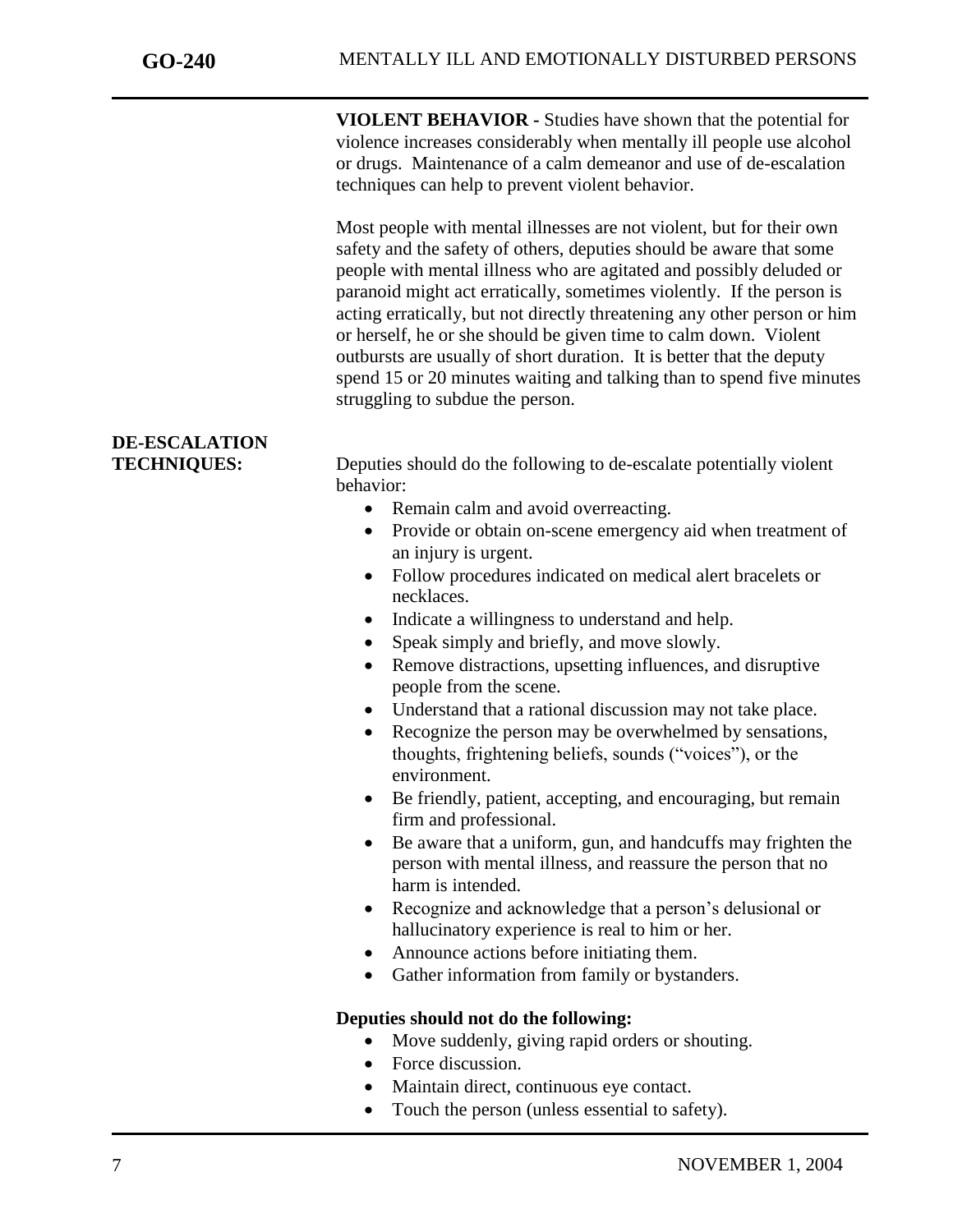**EVALUATION AND**

j

- Crowd the person or move into his or her zone of comfort.
- Express anger, impatience, or irritation.
- Assume that a person who does not respond cannot hear.
- Use inflammatory language, such as "crazy," "psycho," "mental," or "mental subject."
- Challenge delusional or hallucinatory statements.
- Mislead the person to believe that officers on the scene think or feel the way the person does.

**COMMITMENT:** In almost all cases, it is the likelihood of a person's dangerousness to self or to others that is the primary trigger for involuntary commitment.

> Many people with mental illness today have some broad understanding of involuntary commitment laws and of their rights under these laws. More broadly, many who have been in treatment have learned to understand their illness, to monitor their symptoms, and ideally, to manage their condition. Some patients have arranged to provide information to emergency responders (e.g., through wallet cards) on whom to contact in the event of a crisis. Someone with a mental illness who is expressing a preference for particular actions, medications, or modes of treatment may be speaking from experience. The person's requests should be relayed to any treatment professional called to the scene or consulted in follow-up to an incident.

> **"Advance directives"** are legal mechanisms by which a patient's preference for particular medications or treatment alternatives can be expressed prior to a crisis, much as many in the general population execute "living wills" or other legal documents outlining their wishes should medical crises leave them unable to express themselves. Deputies should be familiar with this mechanism and aware of the possibility that a person with mental illness may wish to follow the steps outlined in his or her advance directive. In cases where the advance directive is followed, the person with mental illness may more readily agree to become engaged in services, thereby eliminating the need for involuntary commitment.

# **PROCEDURES FOR**

**COMMITMENT:** In the event that an individual needs to be involuntarily committed, only a mental health professional, (*i.e.*, medical doctor), can determine whether or not commitment is necessary. These situations can arise as both emergencies (wherein the individual poses an immediate serious risk of harm to themselves or others) or as a nonemergency (wherein the individual does not pose an immediate or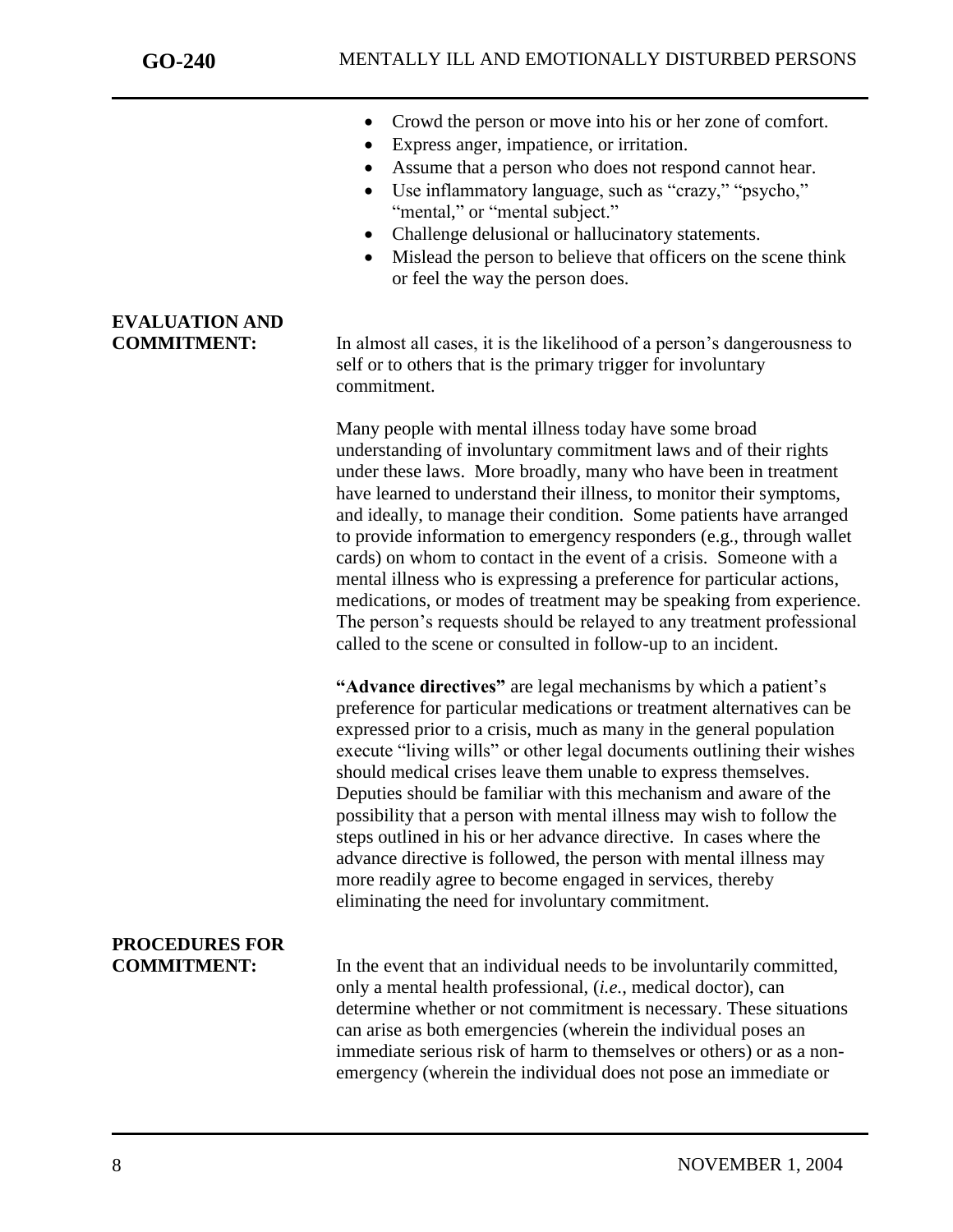serious risk of harm). The following procedures govern in these circumstances:

**Emergency Involuntary Commitment** – Deputies who encounter an individual experiencing a mental health emergency, wherein they pose an *immediate* threat of physical harm to themselves or others (such as making suicidal or homicidal statements or actions), should utilize the Community Crisis Response and Intervention Hotline at 1- 833-DMH-CCRI (364-2274). Calling this hotline will alert the Department of Mental Health to the emergency, resulting in the dispatch of a mental health professional to your location. This onscene mental health professional will spearhead the involuntary commitment process and work with Probate Court to procure an Order of Detention for the individual.

It should be noted that before a deputy or dispatch contacts CCRI regarding an individual with a potential mental health emergency, the following information should be gathered:

- The name and date of birth of the individual in crisis.
- The nature of the call (potential suicide, mental health breakdown, etc.).
- Whether the individual is under the influence of alcohol or narcotics.
- If the individual is making statements regarding self-harm or harm to others.

In the event that CCRI does not have the staffing to assist, then follow the procedures below for non-emergency involuntary commitment.

**Non-Emergency Involuntary Commitment –** A petitioner (such as a family member—not the deputy) must first go to the local mental health center—not to Probate Court—to complete the documents necessary for judicial commitment. This is appropriate for situations where the individual is engaged in a *pattern of behavior* that demonstrates mental health problems (or when the individual needs to be committed, but does not want law enforcement to be involved in the process). If a mental health professional determines that involuntary commitment is necessary, a hearing will be scheduled to decide whether or not the individual needs treatment in a hospital or as an outpatient. In either type of commitment, Probate Court may order inpatient, outpatient, or a combination of treatments.

**Mental Transports -** If a physician certifies treatment is needed, the patient is to be transported to the facility named in the process application. No person taken into custody for a mental or chemical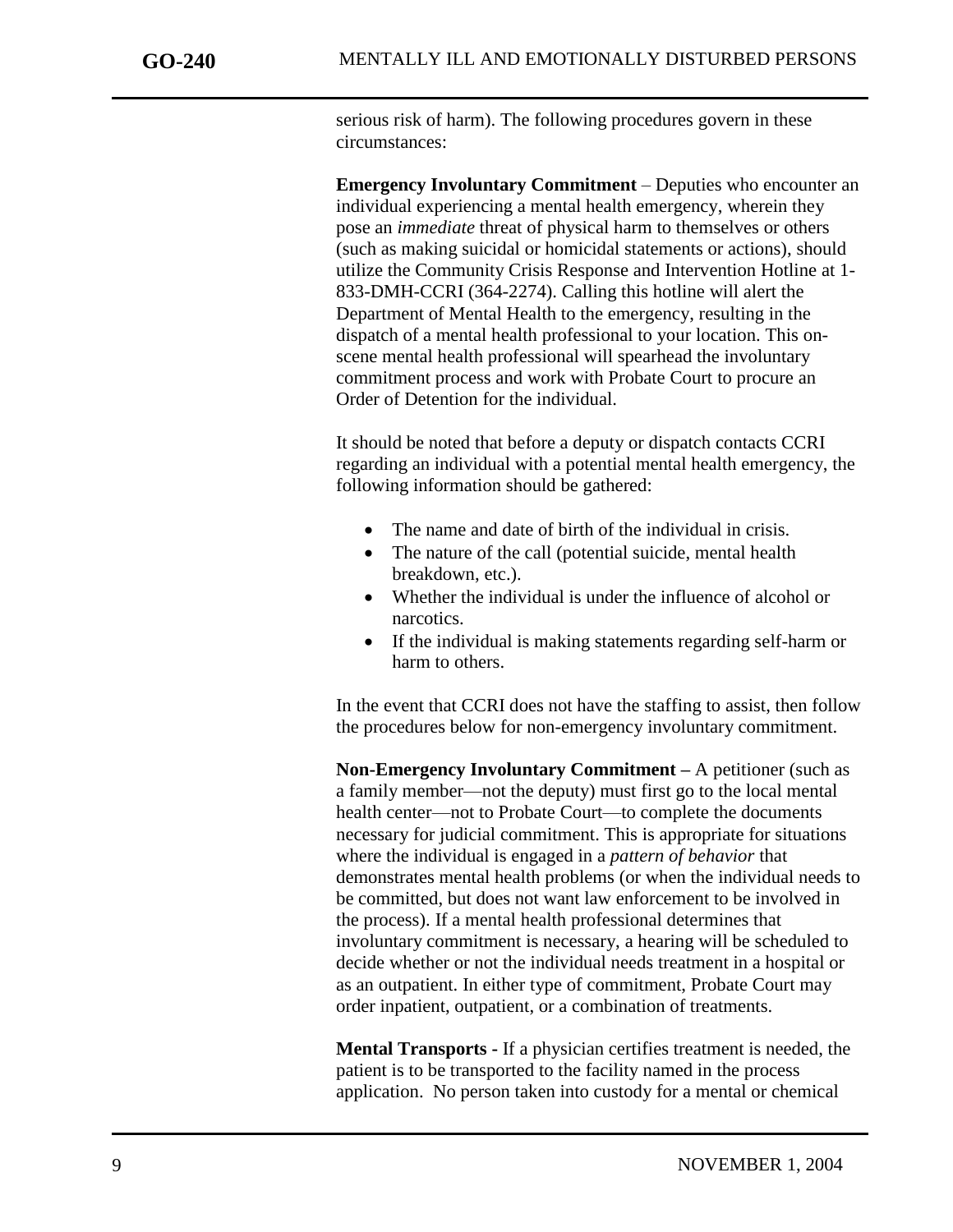dependency/abuse examination is to be placed in the Detention Center. At 08:00 each morning, the Greenville Police Department transports all mental patients to facilities out of the county, regardless of where patients live in the county. The same occurs at 17:00 hours with Sheriff's Office personnel transporting patients. If the examining physician does not certify treatment is needed, the patient is to be immediately released.

### **UNIQUE SITUATIONS INVOLVING**

**COMMITMENT: Individuals in Jail -** Probate Court cannot arrange to have anyone examined who is in the custody of the Greenville County Detention Center. Petitioner is to contact the Detention Center to request examination by medical personnel on staff at the jail.

> **Children –** A child under the age of eighteen can receive treatment with consent of his or her legal guardian. If a child will not cooperate in obtaining treatment, petitioner may pursue Involuntary Commitment by following the previously described adult procedures through the appropriate mental health center. A child age 16 or older may seek treatment through his or her local mental health center.

> **Patients of Private Psychiatrists –** Petitioner seeking emergency commitment of a person (because of harm to self or others) who is under the care of a private psychiatrist is to contact the psychiatrist. If the physician wants to evaluate this person, he or she will complete the necessary documents and make the appropriate referrals for commitment. Warrant Services will serve the Order of Detention and transport the person to the private psychiatrist for examination.

### **MENTAL PAPERS SERVED / MENTAL**

**TRANSPORTS:** Whenever mental papers are served and/or a mental patient is transported, an Incident Report (Code-5) is to be completed documenting the following:

- 1. Place of issue of the paper or commitment.
- 2. Detailed subject information.
- 3. The name of the person who issued the papers (i.e. name of judge, physician).
- 4. Beginning mileage/end mileage.
- 5. Location where the papers were served or from where patient was picked-up.
- 6. Location to where the patient was transported.
- 7. Any unusual circumstances that occurred during the overall process.